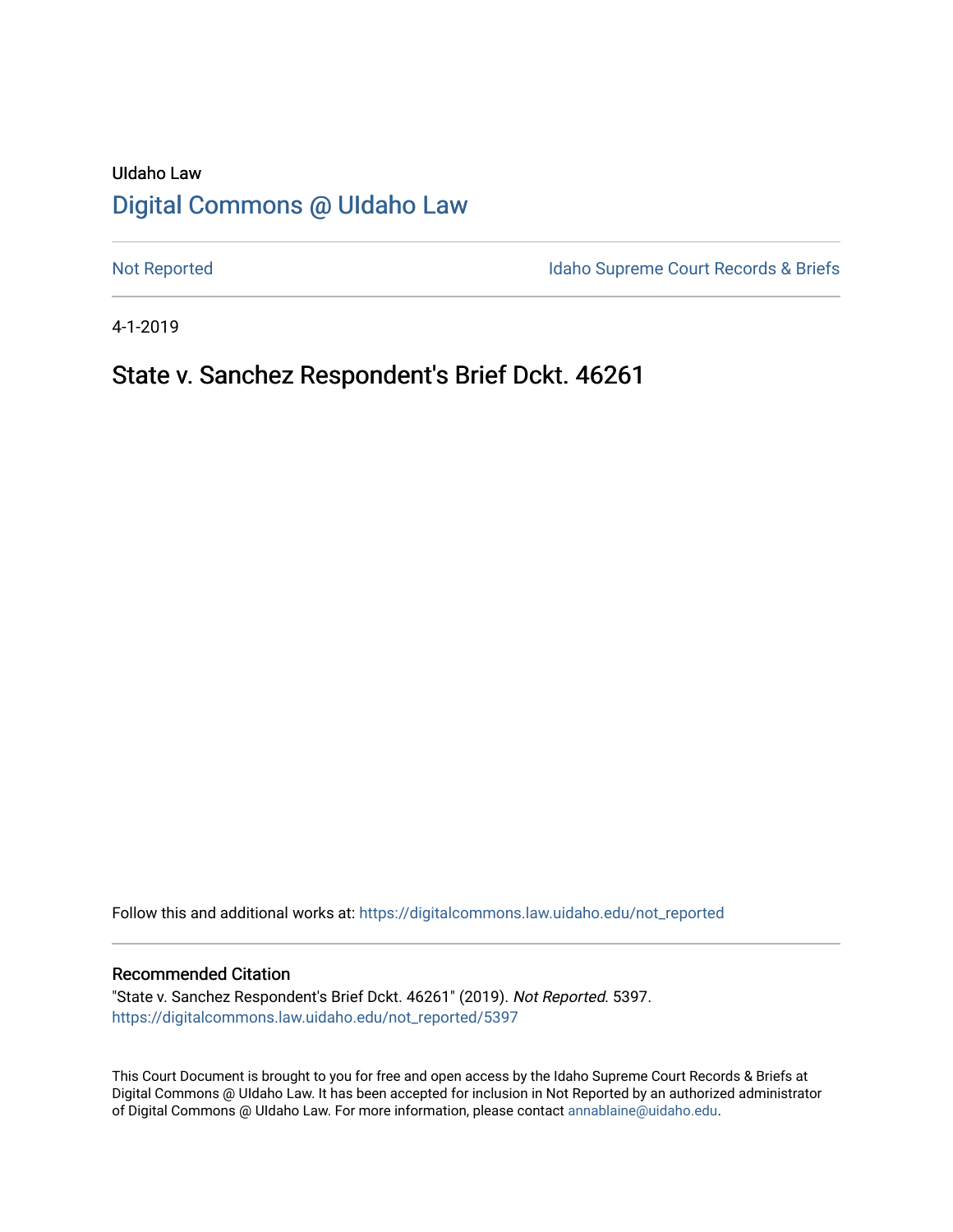Electronically Filed 4/1/2019 10:58 AM Idaho Supreme Court Karel Lehrman, Clerk of the Court By: Brad Thies, Deputy Clerk

LAWRENCE G. WASDEN Attorney General State of Idaho

PAUL R. PANTHER Deputy Attorney General Chief, Criminal Law Division

LORI A. FLEMING Deputy Attorney General P.O. Box 83720 Boise, Idaho 83720-0010 (208) 334-4534 E-mail: [ecf@ag.idaho.gov](mailto:ecf@ag.idaho.gov)

## IN THE SUPREME COURT OF THE STATE OF IDAHO

| STATE OF IDAHO,            |  |
|----------------------------|--|
| Plaintiff-Respondent,      |  |
| V.                         |  |
| <b>JORGE LUIS SANCHEZ,</b> |  |
| Defendant-Appellant.       |  |
|                            |  |

 NO. 46261-2018 Canyon County Case No. CR14-2017-18495

RESPONDENT'S BRIEF

<u>Issue</u>

Has Sanchez failed to establish that the district court abused its discretion by imposing a unified sentence of eight years, with five years fixed, upon his guilty plea to felony DUI?

#### Sanchez Has Failed To Establish That The District Court Abused Its Sentencing Discretion

Sanchez pled guilty to felony DUI and the district court imposed a unified sentence of eight years, with five years fixed. (R., pp.53-54.) Sanchez filed a notice of appeal timely from the judgment of conviction. (R., pp.62-65.)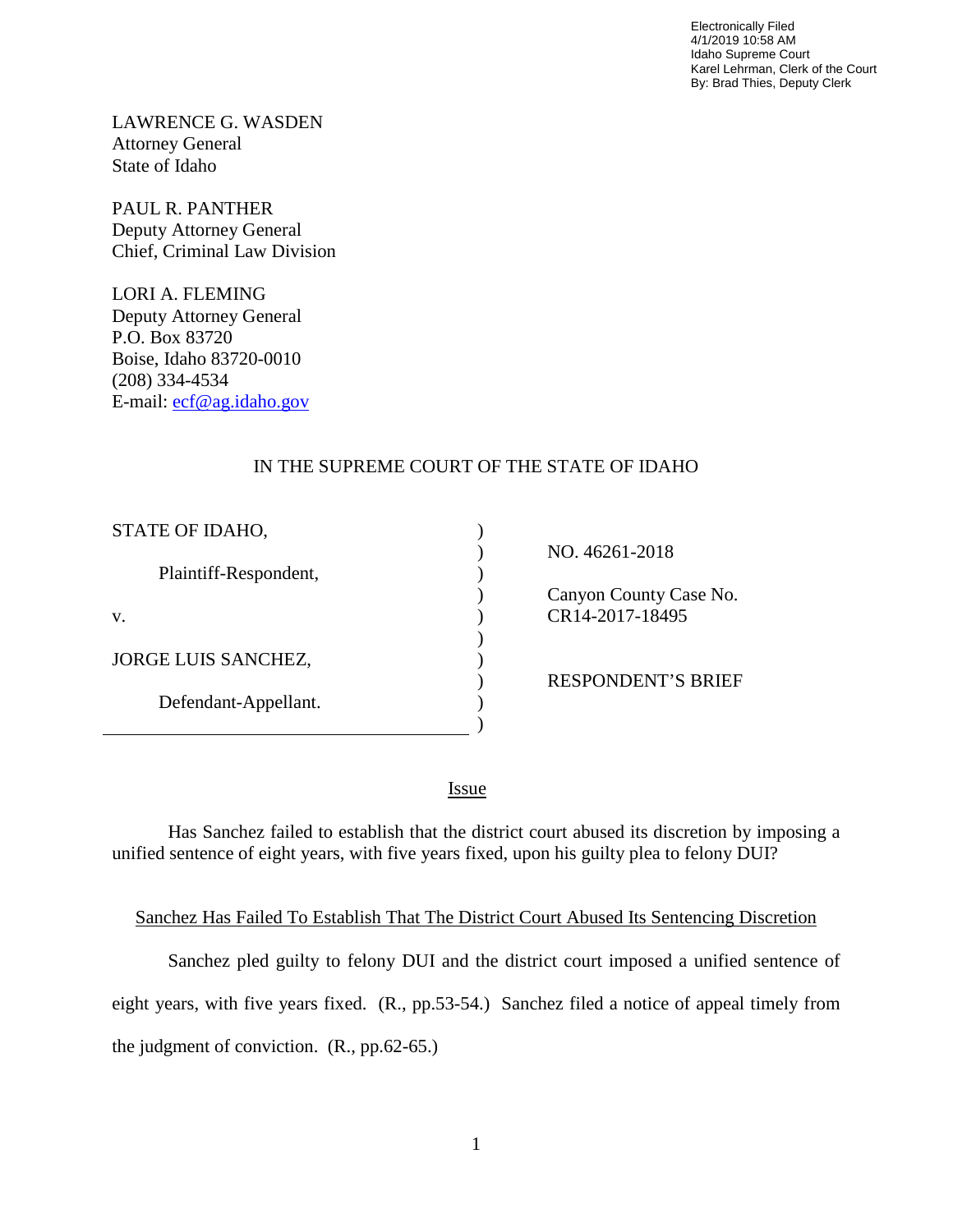Sanchez asserts his sentence is excessive in light of the fact that he "understood that he needed alcohol and substance abuse treatment," has an employment opportunity, wants to be a better father and member of the community, and accepted responsibility. (Appellant's brief, pp.2-4.) The record supports the sentence imposed.

When evaluating whether a sentence is excessive, the court considers the entire length of the sentence under an abuse of discretion standard. State v. McIntosh, 160 Idaho 1, 8, 368 P.3d 621, 628 (2016); State v. Stevens, 146 Idaho 139, 148, 191 P.3d 217, 226 (2008). It is presumed that the fixed portion of the sentence will be the defendant's probable term of confinement. State v. Oliver, 144 Idaho 722, 726, 170 P.3d 687, 391 (2007). Where a sentence is within statutory limits, the appellant bears the burden of demonstrating that it is a clear abuse of discretion. McIntosh, 160 Idaho at 8, 368 P.3d at 628 (citations omitted). To carry this burden the appellant must show the sentence is excessive under any reasonable view of the facts. Id. A sentence is reasonable if it appears necessary to accomplish the primary objective of protecting society and to achieve any or all of the related goals of deterrence, rehabilitation, or retribution. Id. The district court has the discretion to weigh those objectives and give them differing weights when deciding upon the sentence. Id. at 9, 368 P.3d at 629; State v. Moore, 131 Idaho 814, 825, 965 P.2d 174, 185 (1998) (court did not abuse its discretion in concluding that the objectives of punishment, deterrence and protection of society outweighed the need for rehabilitation). "In deference to the trial judge, this Court will not substitute its view of a reasonable sentence where reasonable minds might differ." McIntosh, 160 Idaho at 8, 368 P.3d at 628 (quoting Stevens, 146 Idaho at 148-49, 191 P.3d at 226-27). Furthermore, "[a] sentence fixed within the limits prescribed by the statute will ordinarily not be considered an abuse of discretion by the trial court." Id. (quoting State v. Nice, 103 Idaho 89, 90, 645 P.2d 323, 324 (1982)).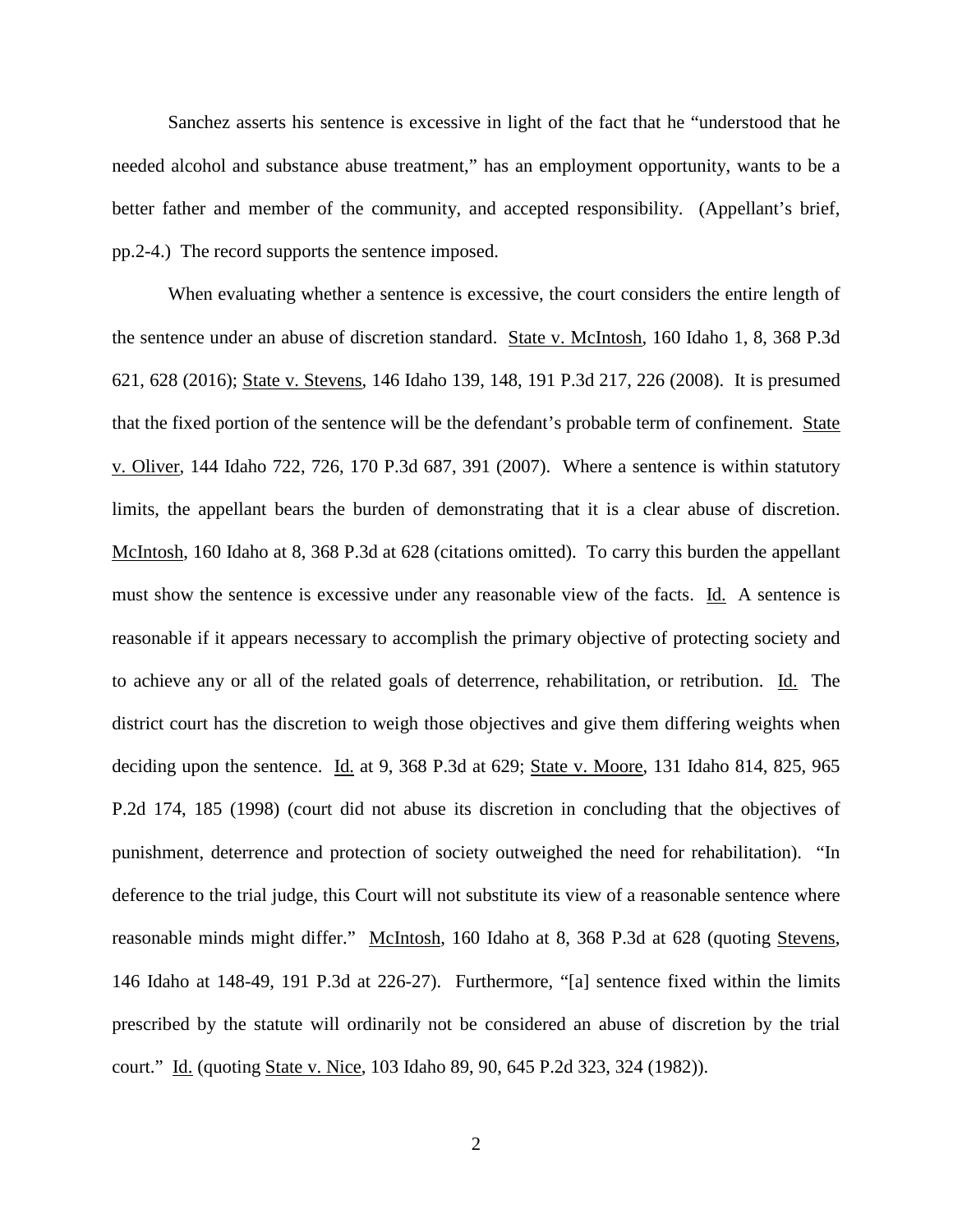The maximum prison sentence for felony DUI (prior felony DUI conviction within 15 years) is 10 years. I.C. §§ 18-8005(6), -8005(9). The district court imposed a unified sentence of eight years, with five years fixed, which falls well within the statutory guidelines. (R., pp.53- 54.) Furthermore, Sanchez's sentence is appropriate in light of his ongoing disregard for the law and the safety of others, the danger he presents to the community, and his failure to rehabilitate or be deterred despite prior legal sanctions and treatment opportunities.

Sanchez has a long history of criminal offending. His criminal record includes 13 juvenile adjudications, 13 misdemeanor convictions, and two prior felony DUI convictions.  $(PSI, pp.4-10<sup>1</sup>)$  $(PSI, pp.4-10<sup>1</sup>)$  $(PSI, pp.4-10<sup>1</sup>)$  Sanchez's record also includes multiple charges that were ultimately dismissed, including DUI and open container charges. (PSI, pp.4-10.) Sanchez has demonstrated that prior treatment opportunities and legal sanctions have not deterred him: After he committed a felony DUI in 2013 and was placed on probation following a period of retained jurisdiction, he violated his probation and was charged with another felony DUI in 2014. (PSI, p.11.) He subsequently spent 20 months in prison in both cases before being released in November 2016, and then committed the felony DUI of which he was convicted in this case less than a year later, in October 2017. (PSI, p.11.) Sanchez has participated in substance abuse treatment at Bell Counseling, A Fresh Start Recovery Services, and Family Services Center. (PSI, p.18.) He also completed the CAPP program during his period of retained jurisdiction. (PSI, p.18.) Despite the multiple prior interventions, Sanchez chose, yet again, to endanger the community by driving while intoxicated in the instant offense, resulting in what is at least his *fifth* DUI conviction. (PSI, pp.3-10, 18.)

 $\overline{a}$ 

<span id="page-3-0"></span><sup>&</sup>lt;sup>1</sup> PSI page numbers correspond with the page numbers of the electronic file "Confidential" Exhibits Appeal.pdf."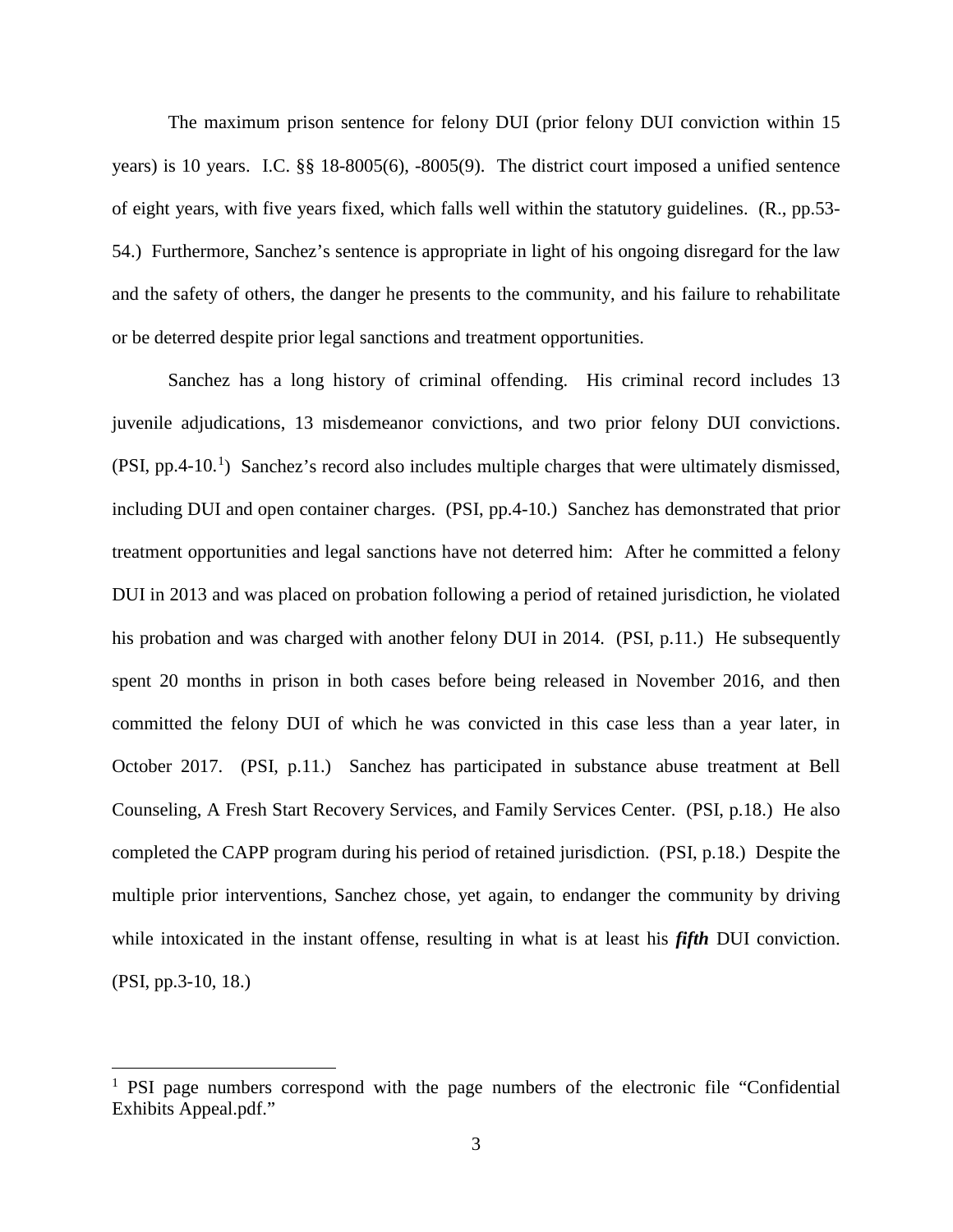In this case, an officer pulled Sanchez over for having "too dark of a window tint." (PSI, p.3.) The officer smelled the odor of marijuana and observed an open can of Bud Light on the driver's side floor board. (PSI, p.3.) Upon searching the vehicle, the officer found marijuana in a brown paper bag, which Sanchez admitted was his. (PSI, p.3.) Sanchez failed field sobriety tests and provided breathalyzer samples of .130/.135. (PSI, p.3.) Sanchez's employment opportunity, his desire to be a better father a member of the community, and his acceptance of responsibility do not outweigh his continued criminal conduct, his unwillingness to abide by the terms of community supervision, or his failure to rehabilitate or be deterred despite prior treatment and legal sanctions.

At sentencing, the district court noted that Sanchez's conviction in this case marks his third felony DUI conviction and that prior treatment programs and incarceration have failed to deter him from driving while intoxicated. (Tr., p.19, L.23 – p.20, L.5.) Sanchez's sentence is appropriate in light of the danger he poses to society, his unwillingness to abide by the terms of community supervision, and his failure to rehabilitate or be deterred. Given any reasonable view of the facts, Sanchez has failed to establish an abuse of discretion.

#### Conclusion

The state respectfully requests this Court to affirm Sanchez's conviction and sentence.

DATED this 1st day of April, 2019.

 $/s/$  Lori A. Fleming LORI A. FLEMING Deputy Attorney General

 ALICIA HYMAS Paralegal